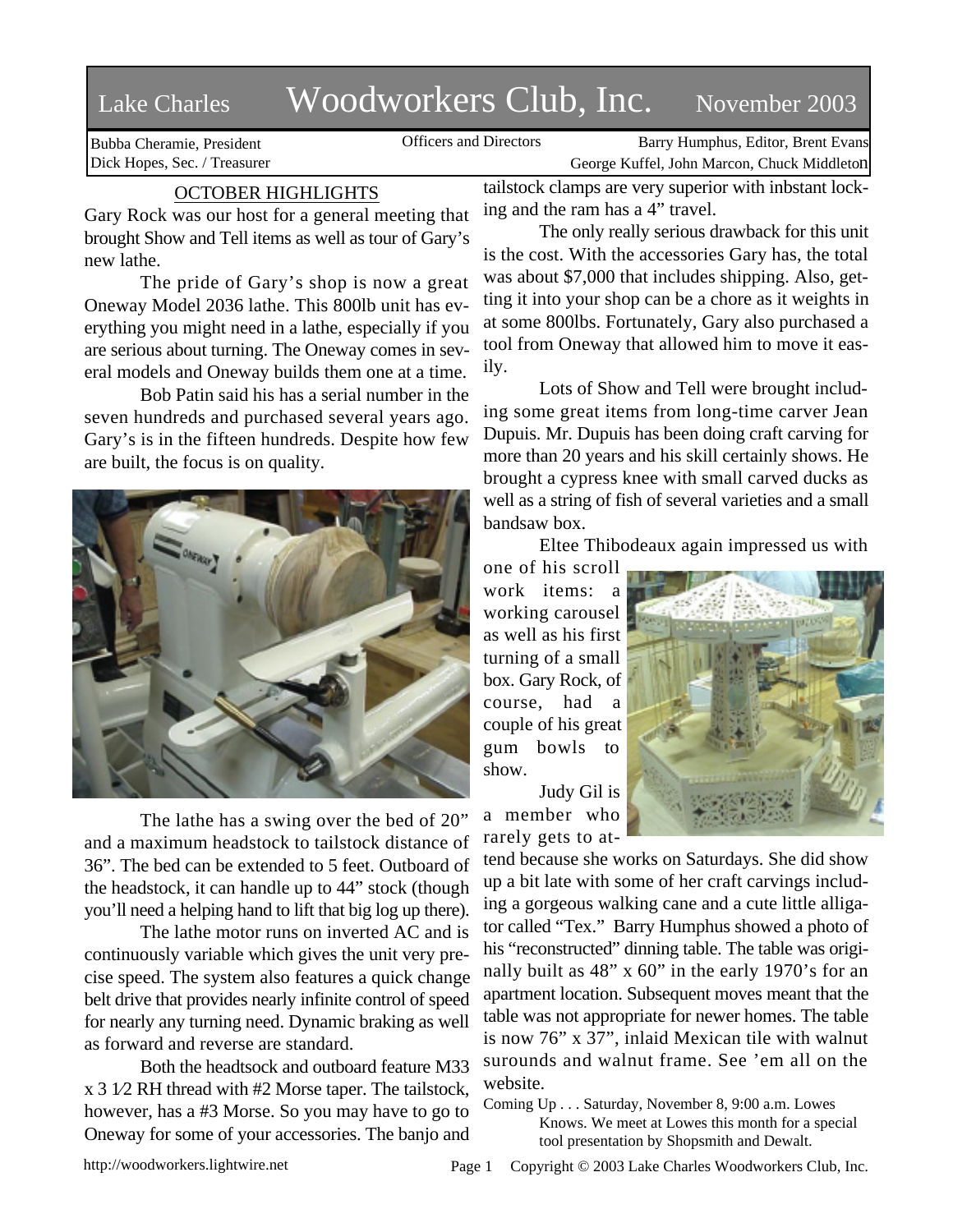## WHAT IS QUARTER SAWN LUMBER?

#### SHEEN MEASUREMENT

That was Rick Haught's question this month. A couple of members gave partial answers, but here is what it is in fact. Technically, Quarter sawn lumber has the growth rings of the tree



approximately perpendicular to the board's broad face (see draw-



ing). In contrast, plain sawn lumber has the growth rings parallel to the board's broad face. Quarter sawing produces both Quartered and Rift lumber.

There is only one true way to quarter saw a log. First the log is cut into quarters (see drawing). Each quarter is then processed by cutting a single board off of one face; and cutting from alternating

faces until the quarter is completely cut.



## C-CLAMP HANDLE

Sometimes the sliding bar on a Cclamp, used to tighten the clamp, gets in the way. Before each turn, you have to slide the bar all the way to the opposite side. It's a pain.

To solve the problem, cut both ends off the sliding bar and attached a wood handle to the remaining "stub." Now you can tighten the clamp with a few quick turns (See photo).

As shown in the drawing, the handle is just a dowel with a hole drilled in the end to accept the head of the threaded screw. You also cut a notch in the handle to fit the stub.

Shape the handle for a comfortable grip and add bit of epoxy to secure it to the clamp. Wrap the handle with tape to keep the

epoxy from leaking. *From ShopNotes (Woodworkingtips.com).*

Finish manufacturers measure sheen using a gloss meter, a device that reads how much light is reflected off a surface. Tests



for flnishes containing flatteners measure light reflectance at  $60^\circ$ . When the angle of incidence (incoming light) equals the angle of reflection (outgoing light) and at least 80% of the light is reflected, the sheen is considered gloss (see the drawing below). Semigloss flnishes reflect between  $70^{\circ}$  and  $80^{\circ}$  of the light;

satin flnishes reflect 55% to 70%; flat, matte and eggshell flnishes reflect  $15^{\circ}$  to  $35^{\circ}$ .

But you don't need a gloss meter. A simple visual test can be used instead (see the photo). A flnish that gives a clear reflection, with clean, distinct outlines is gloss. If the reflected image is readable, but fuzzy, the sheen is semigloss or satin. When little or no light is reflected or the reflection is no longer distinguishable, the sheen is eggshell or flat.

Scratches from polishing influence light the same way that flatteners added to the flnish do. Both the size and the depth of the scratches affect the interference patten, or scattering, of the light. As a general rule, the scratch pattern left from 400 grit abrasive paper produces a dull or flat luster. Finishes sanded to 1,000-grit appear satin. Those scratched with 1,200-grit and higher produce sheens ranging from semidoss to gloss.

Interestingly, when you lower your viewing angle on any surface, the sheen appears more glossy. That's because you're seeing less diffused light.

Smooth Surface. When angle  $A =$ angle B and at least 80% of the reflected light reaches your eye, the finish surface is gloss.

Rough Surface. Scratches on a finish diffuse light. Finishes rubbed out to flat or satin diffuse more light than gloss finishes. The diffused light



makes a reflected image less distinct because less light reaches your eye. Generally, the finer and more uniform the scratch pattern from polishing, the glossier the sheen. From *Fine Woodworking*.

### ANNUAL TOY PROGRAM

If you are participating in the Annual Toy Program, please bring the toys you've made and give them to Barry at the November or December meeting.